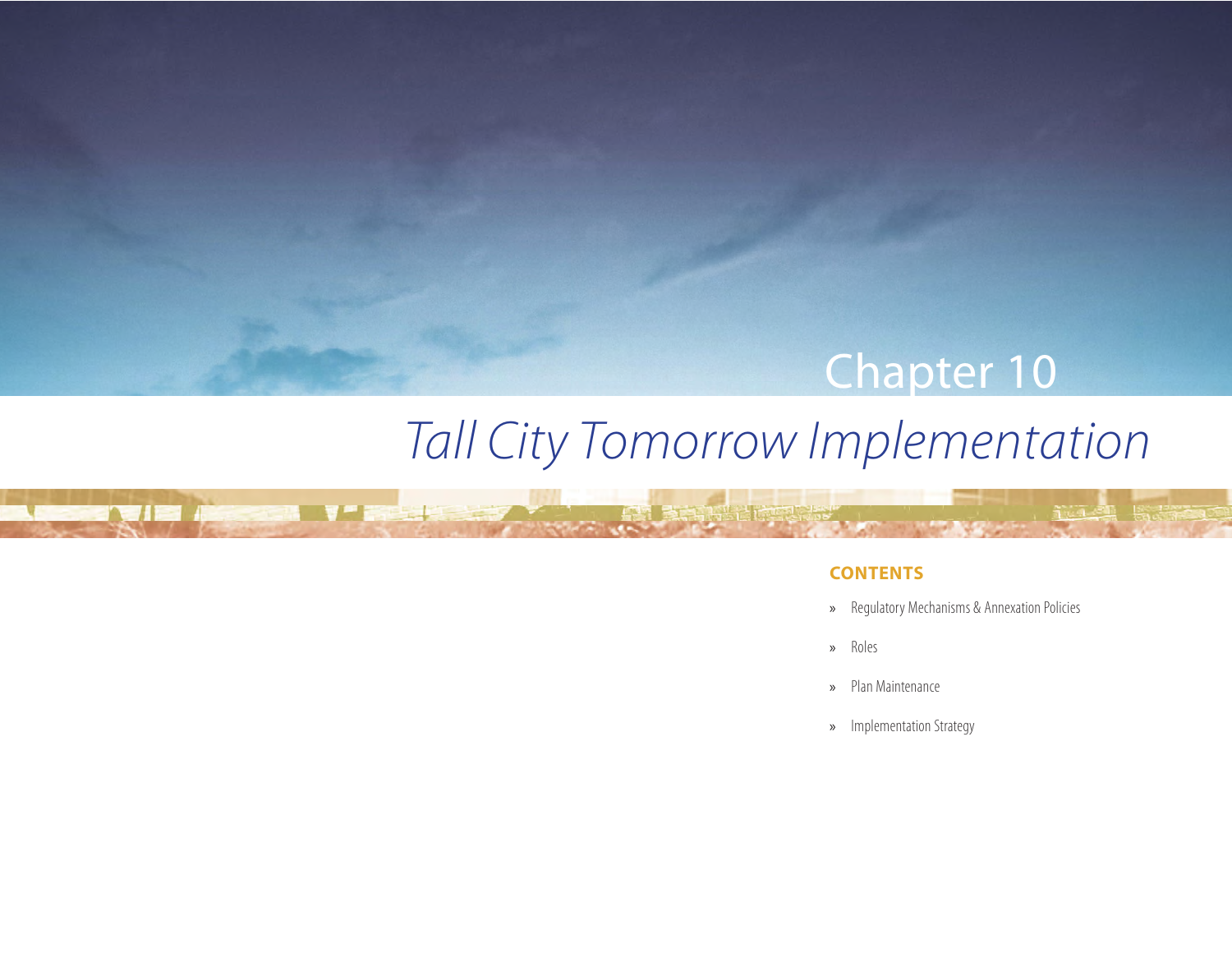

# Tall City Implementation

# **INTRODUCTION**

Any plan is only as good as the follow-through and implementation of its policies and initiatives. This chapter reviews the recommendations outlined in the preceding chapters with additional information about making these visions a reality. Components of this chapter include:

- » **Regulatory Mechanisms & Annexation Policies:** Annexation is one tool for accommodating growth over time. This section outlines policies for evaluating areas for annexation
- » **Roles:** This section summarizes the key players involved with achieving the goals of the plan
- » **Plan Maintenance:** This section outlines a process for maintaining the plan, and evaluating progress in meeting the plan's goals.
- » **Implementation Strategy:** Outlined in Appendix B, this section summarizes the initiatives and actions proposed in Tall City Tomorrow, and presents projected time frames for the implementation, responsible parties, and potential funding sources.

# **REGULATORY MECHANISMS & ANNEXATION POLICIES**

The regulatory tools of the city, including zoning and subdivision regulations, are essential to implementation of the plan. The city's recent discussions on the update of these regulations means that many of the recommendations within the Tall City Tomorrow Plan can be implemented through simple refinement of existing regulations.

# Annexation Policies

One of the important regulatory tools that the city can use when addressing growth and development is annexation. Chapter 43 of the Texas Local Government Code prescribes the process by which communities can annex land within Texas. This section of state code provides the legal framework for annexation but each communities should also establish a policy framework for implementation of annexation codes. For Midland these policies should take into consideration the following criteria:

» **Areas with Significant pre-existing development.**Areas outside the city that already have substantial commercial, office, or industrial development are logical candidates for annexation. In addition, existing residential areas developed to urban densities (generally higher than 2 units per acre) should be considered for potential annexation. However, these areas should be closely considered under a cost benefit analysis (see following).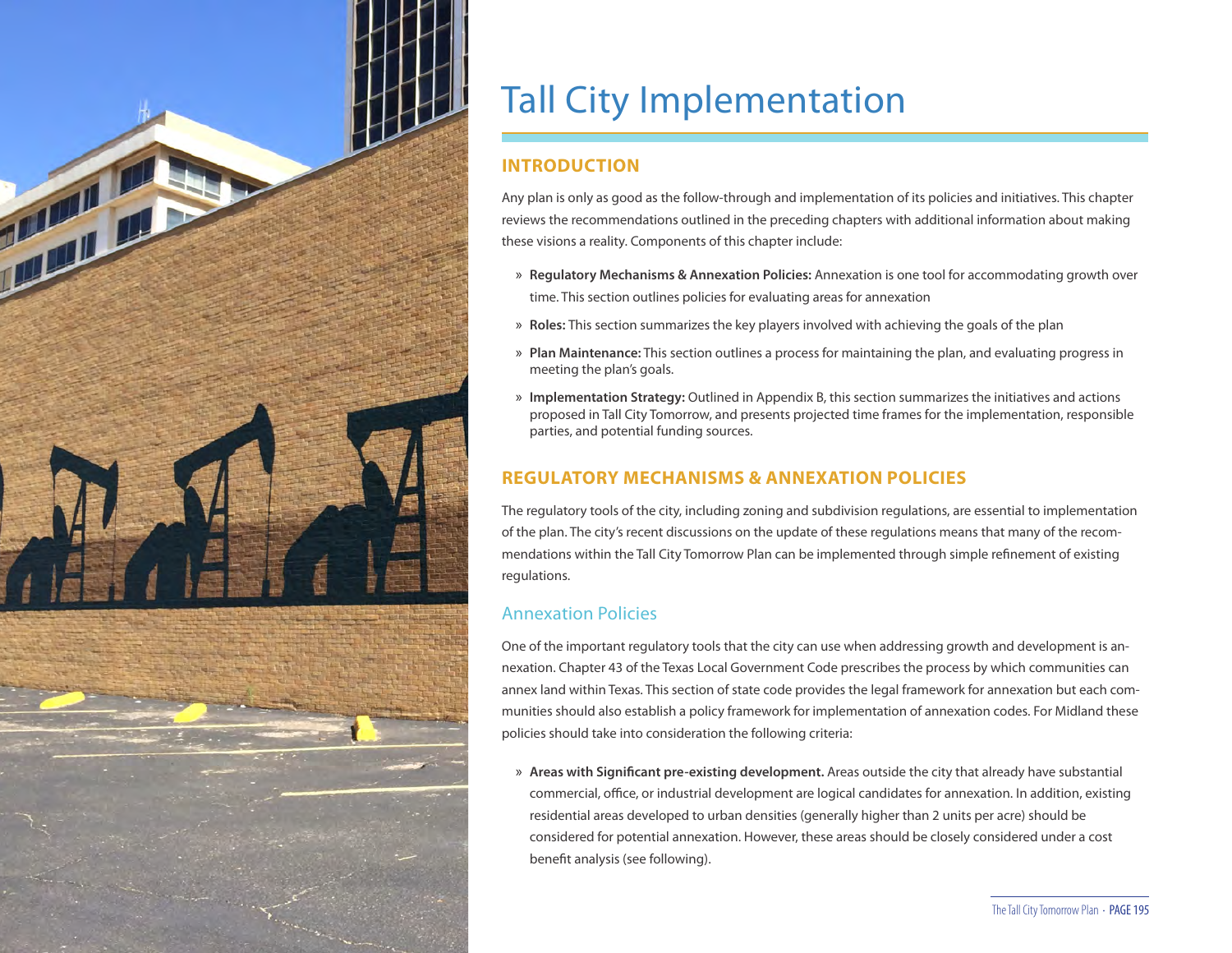- » **Protection of Future Growth Areas.**In order to allow the city to guide its growth and development more effectively, future growth areas will need to be managed through annexation. Annexation will allow the city to extend its zoning and subdivision jurisdiction, thus guiding development in a direction that will provide safe and healthy environments.
- » **Public Services.**In many cases, public service issues can provide compelling reasons for annexation. Areas for consideration should include:
- Parcels that are surrounded by the city but remain outside of its corporate limits. In these situations, city services may provide enhanced public safety with improved emergency response times. These situations should be resolved and avoided in the future.
- Areas that are served by municipal infrastructure. Midland's sewer and water system should not be extended into areas that are not already annexed into the city and if areas exist that receive services they should be considered priority areas for annexation.
- » **Community Unification.**While difficult to quantify, a split between people who live inside and outside the corporate limits can be harmful to the city's critical sense of community and identity. Establishing unified transportation and open space systems and maintaining a common commitment to the city's future can be important factors in considering annexation.
- » **A Positive Cost Benefit Analysis.**The economic benefits of annexation, including projected tax revenues, should compensate for the additional cost of extending services to newly annexed areas. The city's review policy for annexation should include the following information:
- Estimated cost impact and timetable for providing municipal services.
- The method by which the city plans to finance the extension and maintenance of municipal services.
- Identification of tax revenues from existing and probable future development in areas considered for annexation.
- Calculation of the added annual operating costs for urban services, including public safety, recreation, and utility services, offered within newly annexed areas.

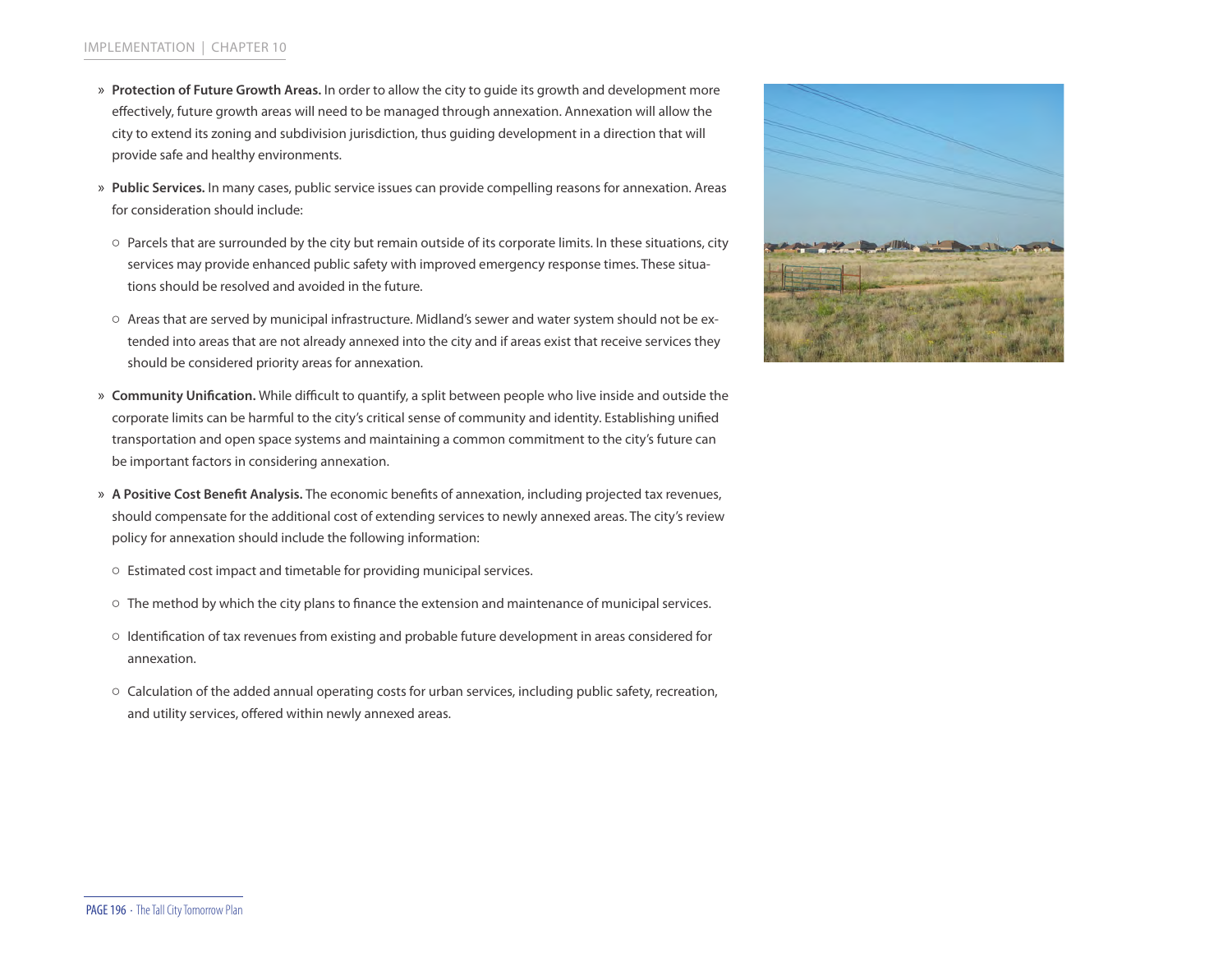

#### **ROLES**

The public, decision-makers, and staff must be concerned with the short and long-range consequences of present actions. Each of these groups plays a role in ensuring that decisions are made in the interest of good quality design and protecting the integrity of what makes Midland great.

# Responsibilities: Elected/Appointed Officials

Decision-makers, along with staff, must be conscious of the rights of others. Decisions should expand choices and opportunities for all persons, including the disadvantaged, and promote economic integration. Officials include the City Council and City Boards and Commissions.

# Responsibilities: City Staff

City staff should continue to seek meaningful input from the public on the development of plans and programs. Tall City Tomorrow is rooted in a public engagement process, and thereby the goals and initiatives represent the aspirations of the community. Recommendations from staff to decision-makers should provide accurate information on planning issues to all affected persons and to governmental decision makers.

# **PLAN MAINTENANCE**

The initiatives and action items of Tall City Tomorrow are ambitious and long-range, and its recommendations will require funding and other continuous support. The city should implement an ongoing process that uses the plan to develop annual improvement programs, as outlined below.

# Annual Action and Capital Improvement Program

The Planning Commission and City Council should define an annual action and capital improvement program that implements the recommendations in this plan. This program should be coordinated with Midland's existing capital improvement planning and budgeting process, even though many of the plan's recommendations are not capital items. This annual process should be completed before the beginning of each budget year and should include:

- » A work program for the upcoming year that is specific and related to the city's financial resources. The work program will establish which plan recommendations the city will accomplish during that year.
- » A three year strategic program. This component provides for a multi-year perspective, aiding the preparation of the annual work program. It provides a middle-term implementation plan for the city.
- » A six year capital improvement program. This is merged into Midland's current capital improvement program.